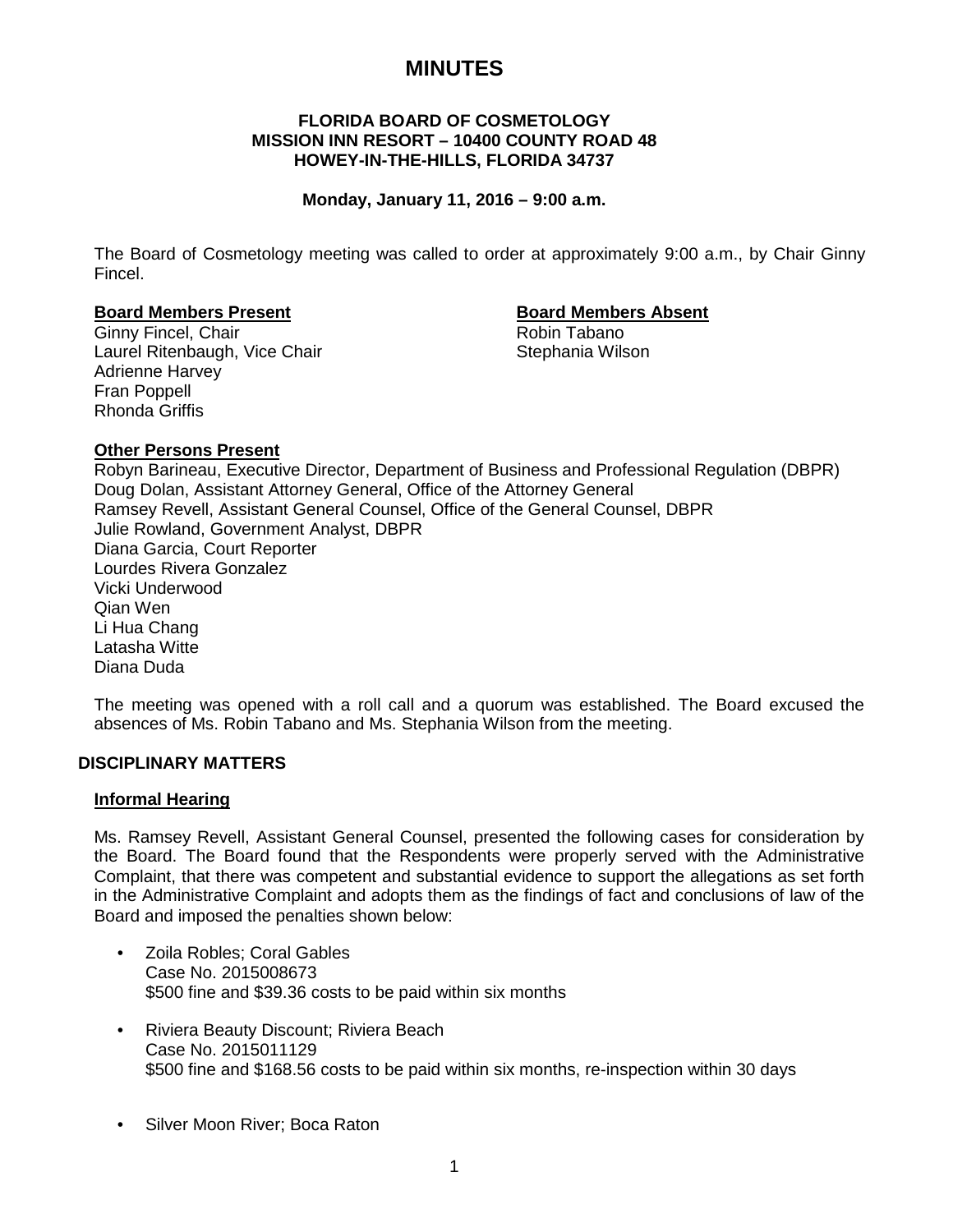Case No. 2015028925 \$400 fine and \$46.79 costs to be paid within six months

- Nail Boutique & Spa, Viet Huynh, and Thanh Le; Vero Beach Case Nos. 2015028566, 2015032549, and 2015032366 \$550 fine and \$381.70 costs to be paid within six months
- Lourdes Rivera-Gonzalez; Orlando Case No. 2015004889 The Board tabled this case until the April 18-19, 2016, Board meeting

# **Motion for Waiver of Rights and Final Order**

Ms. Revell presented the following cases for consideration by the Board. The Board found that the Respondents were properly served with the Administrative Complaint, the Respondents failed to respond within 21 days thereby waiving their right to elect a hearing in this matter, that the Board accept the allegations as stated in the Administrative Complaint and adopt them as the findings of fact and conclusions of law of the Board and imposed the penalties shown below:

- Atiun Hunter; Tampa Case No. 2014052931 Ms. Revell requested that this case be pulled from the agenda
- Diamond Spa Nail and Tom Tran; Port St. Lucie Case Nos. 2014051769 & 2015000650 \$550 fine and \$247.12 costs to be paid within six months
- J & P Industries; Miami Case No. 2015010839 Ms. Revell requested that this case be pulled from the agenda
- Juniors Barbershop & Co. and Stephen Vitiello; Jupiter Case Nos. 2015017881 & 2015021938 Ms. Revell requested that the cases be pulled from the agenda
- Arthur Gray; Ocala Case No. 2015017109 \$500 fine and \$323.78 costs to be paid within six months
- Nail Care and Thien Phung; Palm Beach Gardens Case Nos. 2015011946 & 2015024950 \$1,000 fine and \$336.91 costs to be paid within six months Revocation of licenses CE9964181 and FV9532233
- Lana's Nails and Quyen Dang; Port St. Lucie Case Nos. 2015011976 & 2015024962 \$650 fine and \$292.25 costs to be paid within six months
- Lewis May; Homestead Case No. 2015021910 \$500 fine and \$43.44 costs to be paid within six months
- Exclusive International Beauty Salon; Ft. Pierce Case No. 2015025207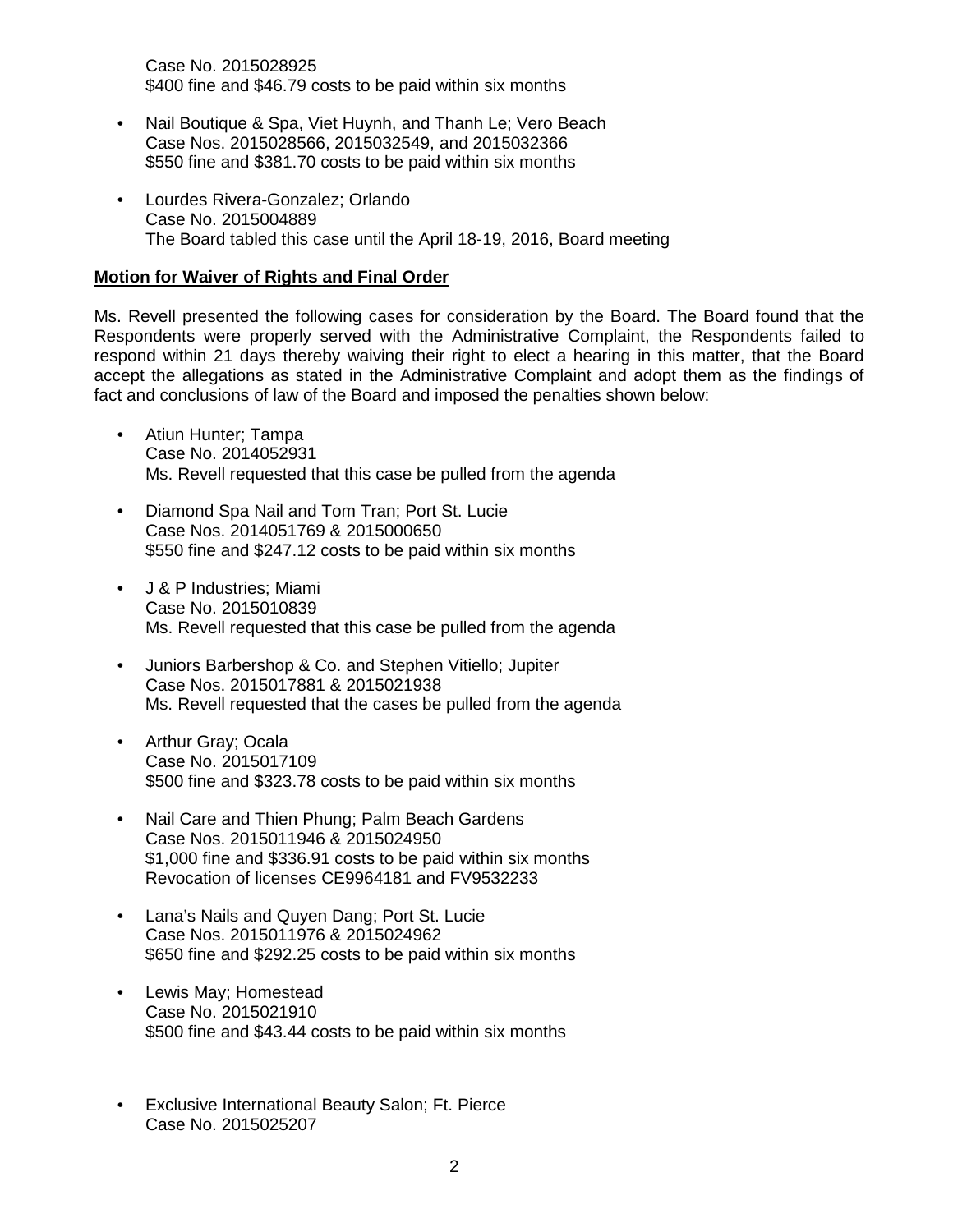\$500 fine and \$146.12 costs to be paid within six months

• Michael Placido; Wellington Case No. 2015022433 \$500 fine and \$138.12 costs to be paid within six months

## **Settlement Stipulation**

Ms. Revell presented the following cases for consideration by the Board. The Board moved to adopt the Stipulation of the parties as the Board's final action in this matter and incorporate it and all of its terms into a final order and imposed the penalties shown below:

- Stylez Beauty Bar; Miami Gardens Case No. 2015012483 \$550 fine and \$31.35 costs to be paid within six months
- Tuscani Spa & Salon and Trien Pham; Jupiter Case Nos. 2015003284 & 2015004036 \$400 fine and \$288.12 costs to be paid within six months
- CK Nails Salon and Tuan Hoang; Jupiter Case Nos. 2015018256 & 2015027402 \$900 fine and \$276.25 costs to be paid within six months
- Pink Nails & Spa and To Nguyen; Port St. Lucie Case Nos. 2015020979 & 2015027381 \$600 fine and \$276.25 costs to be paid within six months
- Anh Kim Bui; Brooksville Case No. 2015032563 \$500 fine and \$89.70 costs to be paid within six months
- US Nails; Palm Beach Gardens Case No. 2015010855 \$800 fine and \$204.90 costs to be paid within six months
- Evie Nails & Day Spa; Jacksonville Case No. 2015038365 \$600 fine and \$186.72 costs to be paid within six months
- Regal Nails Salon & Spa and Kinh Nguyen; Lake Park Case Nos. 2015025420 & 2015032555 \$850 fine and \$284.25 costs to be paid within six months

## **Voluntary Relinquishment**

- Moraima Ravide; Key West Case No. 2014041180 \$500 fine and \$175.81 costs to be paid within six months Voluntary relinquishment of license FV9587879
- Ana Clemente; Key West Case No. 2014041185 \$500 fine and \$83.27 costs to be paid within six months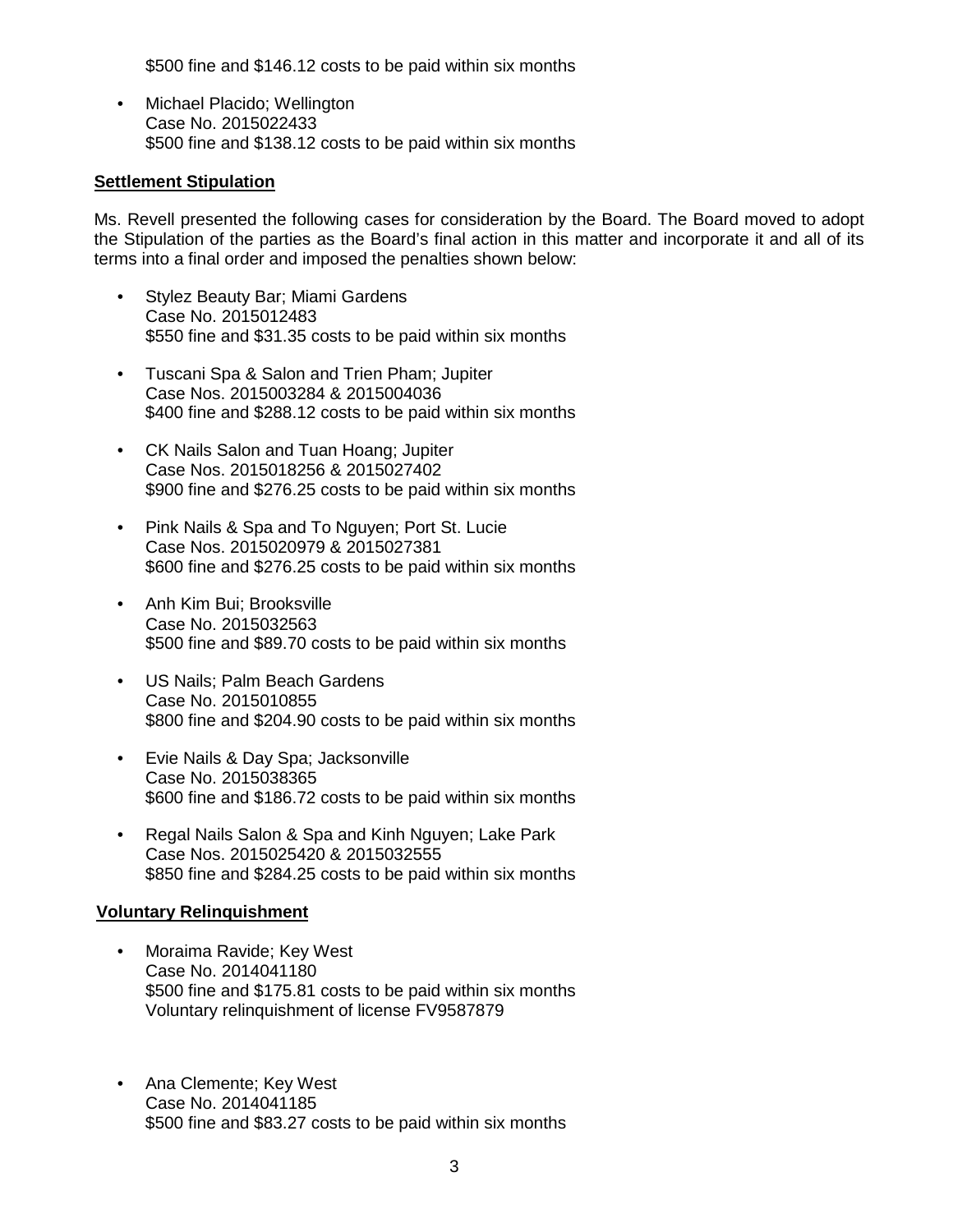Voluntary relinquishment of license FV9588618

- Yolymar Incandela; Doral Case No. 2015018513 \$500 fine and \$235.04 costs to be paid within six months Voluntary relinquishment of license FS892542
- Surley Palacio; Miami Case Nos. 2015025827 & 2015025876 \$500 fine and \$320.75 costs to be paid within six months Voluntary relinquishment of licenses FV9586523 and FS893973

## **Department Attorney Report**

Ms. Revell informed the Board that as of December 8, 2015, there were 90 open cosmetology cases in the legal section.

# **APPLICATIONS**

## **Hair Braiding Courses**

## **Initial Review**

## Hair Braiding Training Center – Internet

After review, Vice Chair Laurel Ritenbaugh moved to deny the course based on the course content being outside the scope of practice of a hair braiding registration, outdated resources, and incorrect disinfection procedures. Ms. Rhonda Griffis seconded the motion and the motion passed unanimously.

## Tresses Jolie – Classroom

After review, Vice Chair Ritenbaugh moved to deny the course based on the course content being outside the scope of practice of a hair braiding registration, grammatical errors, improper references, and incorrect disinfection procedures. Ms. Griffis seconded the motion and the motion passed unanimously.

## Monique Cosmetique – Internet

Ms. Latasha Witte was present for the meeting. After review, Ms. Harvey moved to approve the course with the following contingency: strike references to the use of tools that are outside the scope of practice of a hair braiding registration. The corrections must be submitted to the Executive Director within 30 days of the date of the order for approval. Vice Chair Ritenbaugh seconded the motion and the motion passed unanimously.

## Monique Cosmetique – Classroom

Ms. Witte was present for the meeting. After review, Ms. Harvey moved to approve the course with the following contingency: strike references to the use of tools that are outside the scope of practice of a hair braiding registration. The corrections must be submitted to the Executive Director within 30 days of the date of the order for approval. Ms. Griffis seconded the motion and the motion passed unanimously.

## Hairmony Salon & Mini Spa – Classroom

After review, Vice Chair Ritenbaugh moved to deny the course based on the course content being outside the scope of practice of a hair braiding registration, improper references to tools that are outside the scope of practice of a hair braiding registration, grammatical errors, and incorrect references. Ms. Griffis seconded the motion and the motion passed unanimously.

### Hairmony Salon & Mini Spa – Internet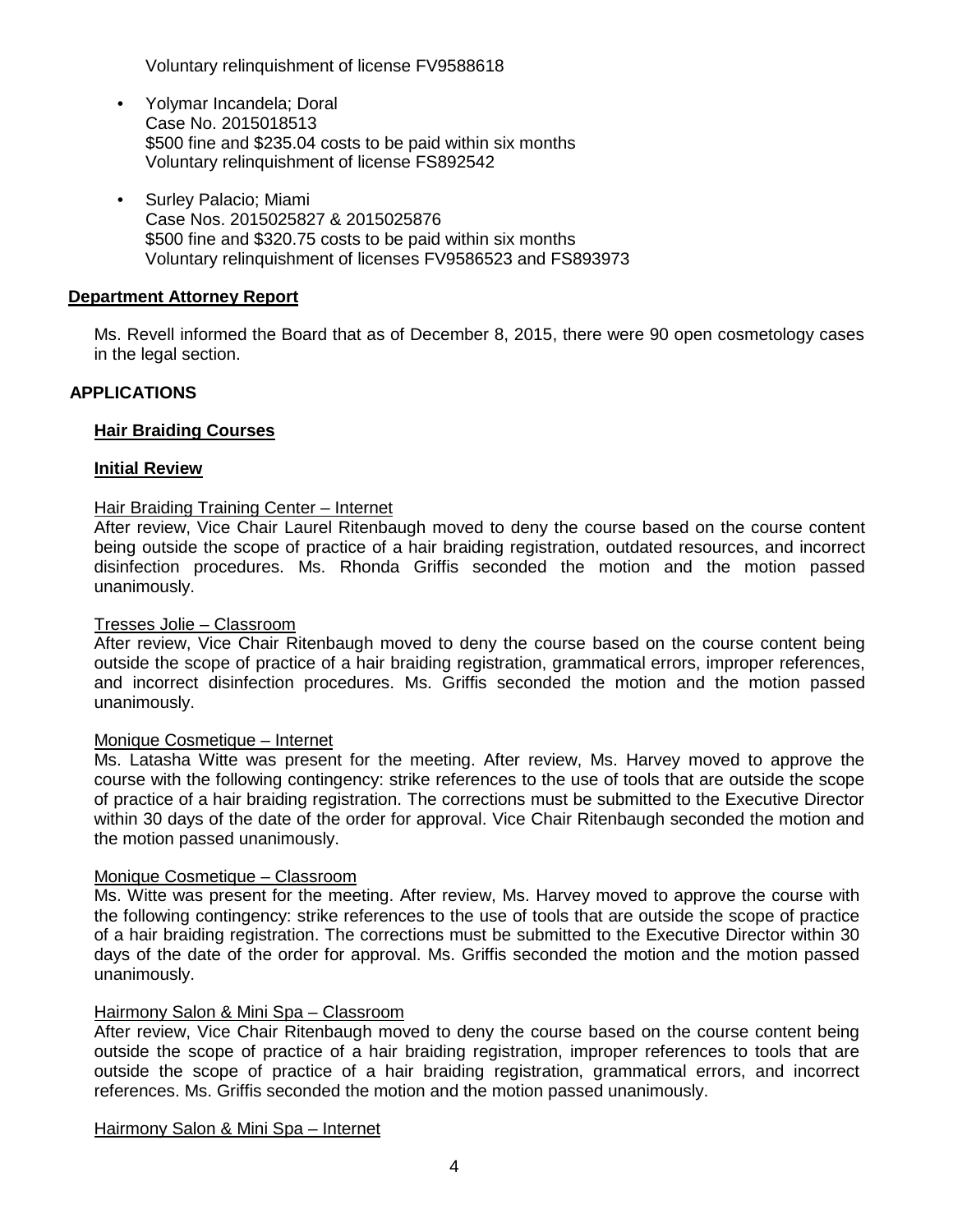After review, Vice Chair Ritenbaugh moved to deny the course based on the course content being outside the scope of practice of a hair braiding registration, improper references to tools that are outside the scope of practice of a hair braiding registration, grammatical errors, and incorrect references. Ms. Harvey seconded the motion and the motion passed unanimously.

# **Hair Wrapping Courses**

# **Initial Review**

# Monique Cosmetique – Internet

Ms. Witte was present for the meeting. After review, Ms. Harvey moved to approve the course with the following contingency: strike references to the use of tools that are outside the scope of practice of a hair wrapping registration. The corrections must be submitted to the Executive Director within 30 days of the date of the order for approval. Vice Chair Ritenbaugh seconded the motion and the motion passed unanimously.

# Monique Cosmetique – Classroom

Ms. Witte was present for the meeting. After review, Ms. Harvey moved to approve the course with the following contingency: strike references to the use of tools that are outside the scope of practice of a hair wrapping registration. The corrections must be submitted to the Executive Director within 30 days of the date of the order for approval. Vice Chair Ritenbaugh seconded the motion and the motion passed unanimously.

# **Continuing Education Courses**

## **Initial Review**

# Beauty and Health Institute – Continuing Education 16 Hour Classroom

After review, Vice Chair Ritenbaugh moved to approve the course with the following contingencies: update resource dates. The corrections must be submitted to the Executive Director within 30 days of the date of the order for approval. Ms. Harvey seconded the motion and the motion passed unanimously.

## Beauty and Health Institute – Ultrasonic Cavitation 6 Hour Classroom

After review, Vice Chair Ritenbaugh moved to deny the course based on the course being outside the scope of practice of Board of Cosmetology licensees. Ms. Harvey seconded the motion and the motion passed unanimously.

## Beauty and Health Institute – Lymphology 12 Hour Classroom

After review, Vice Chair Ritenbaugh moved to deny the course based on the course being outside the scope of practice of Board of Cosmetology licensees. Ms. Fran Poppell seconded the motion and the motion passed unanimously.

## Beauty Academy – Florida Cosmetology Essentials 16 Hour Internet

After review, Vice Chair Ritenbaugh moved to deny the course based on the course being outside the scope of practice of Board of Cosmetology licensees, vulgar references, and incorrect information. Ms. Griffis seconded the motion and the motion passed unanimously.

# @ Home Prep – Cosmetology Continuing Education 16 Hour Internet

After review, Vice Chair Ritenbaugh moved to deny the course based on incomplete references, and incorrect disinfection procedures. Ms. Griffis seconded the motion and the motion passed unanimously.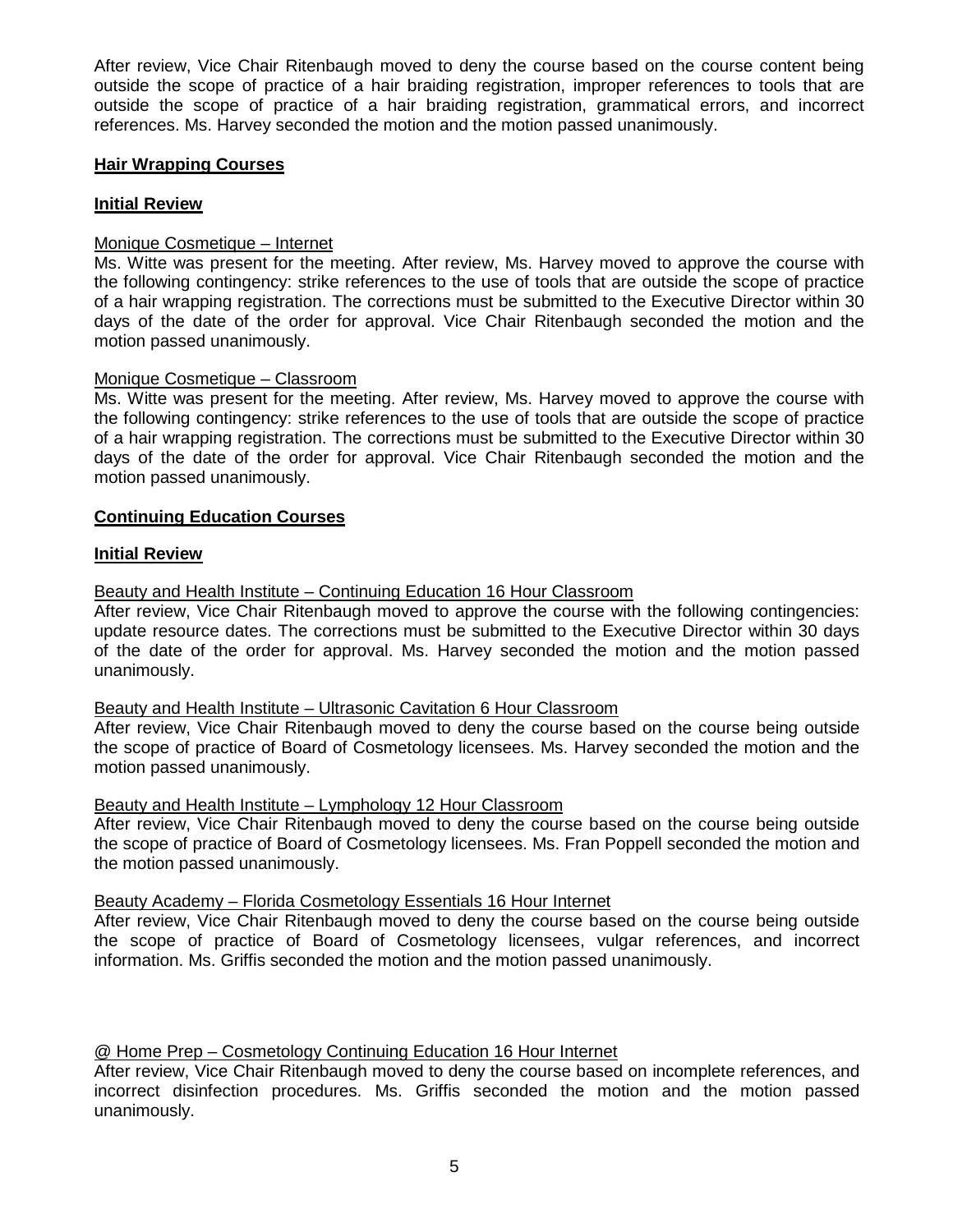## Leslie Roste – Infection Control 7 Hour Classroom

After review, Vice Chair Ritenbaugh moved to approve the course. Ms. Harvey seconded the motion and the motion passed unanimously.

## Hairmony Salon & Mini Spa – Initial HIV/AIDS 4 Hour Classroom

After review, Chair Fincel moved to approve the course with the following contingencies: update references. The corrections must be submitted to the Executive Director within 30 days of the date of the order for approval. Ms. Harvey seconded the motion and the motion passed unanimously.

## Monique Cosmetique – Sugaring 4 Hour Internet

Ms. Witte was present for the meeting. After review, Vice Chair Ritenbaugh moved to approve the course. Ms. Harvey seconded the motion and the motion passed unanimously.

# Monique Cosmetique – Threading Techniques 4 Hour Internet

Ms. Witte was present for the meeting. After review, Vice Chair Ritenbaugh moved to approve the course. Ms. Harvey seconded the motion and the motion passed unanimously.

# Monique Cosmetique – Ergonomics for the Beauty Professional 4 Hour Internet

Ms. Witte was present for the meeting. After review, Vice Chair Ritenbaugh moved to approve the course. Ms. Harvey seconded the motion and the motion passed unanimously.

## Monique Cosmetique – Ergonomics for the Beauty Professional 4 Hour Classroom

Ms. Witte was present for the meeting. After review, Vice Chair Ritenbaugh moved to approve the course. Ms. Harvey seconded the motion and the motion passed unanimously.

# Monique Cosmetique – Worker's Compensation 1 Hour Classroom

Ms. Witte was present for the meeting. After review, Vice Chair Ritenbaugh moved to approve the course. Ms. Harvey seconded the motion and the motion passed unanimously.

## Monique Cosmetique – Cosmetology Laws & Rules 2 Hour Classroom

Ms. Witte was present for the meeting. After review, Vice Chair Ritenbaugh moved to approve the course. Ms. Harvey seconded the motion and the motion passed unanimously.

## Monique Cosmetique – Environmental Issues 1 Hour Classroom

Ms. Witte was present for the meeting. After review, Vice Chair Ritenbaugh moved to approve the course. Ms. Harvey seconded the motion and the motion passed unanimously.

## Monique Cosmetique – OSHA 1 Hour Classroom

Ms. Witte was present for the meeting. After review, Vice Chair Ritenbaugh moved to approve the course. Ms. Harvey seconded the motion and the motion passed unanimously.

## Monique Cosmetique – HIV/AIDS 2 Hour Classroom

Ms. Witte was present for the meeting. After review, Vice Chair Ritenbaugh moved to approve the course. Ms. Harvey seconded the motion and the motion passed unanimously.

# Monique Cosmetique – Sanitation & Sterilization 3 Hour Classroom

Ms. Witte was present for the meeting. After review, Vice Chair Ritenbaugh moved to approve the course. Ms. Harvey seconded the motion and the motion passed unanimously.

## Monique Cosmetique – Chemical Makeup 2 Hour Classroom

Ms. Witte was present for the meeting. After review, Vice Chair Ritenbaugh moved to approve the course. Ms. Harvey seconded the motion and the motion passed unanimously.

Monique Cosmetique – Lash & Brow Enhancements 4 Hour Internet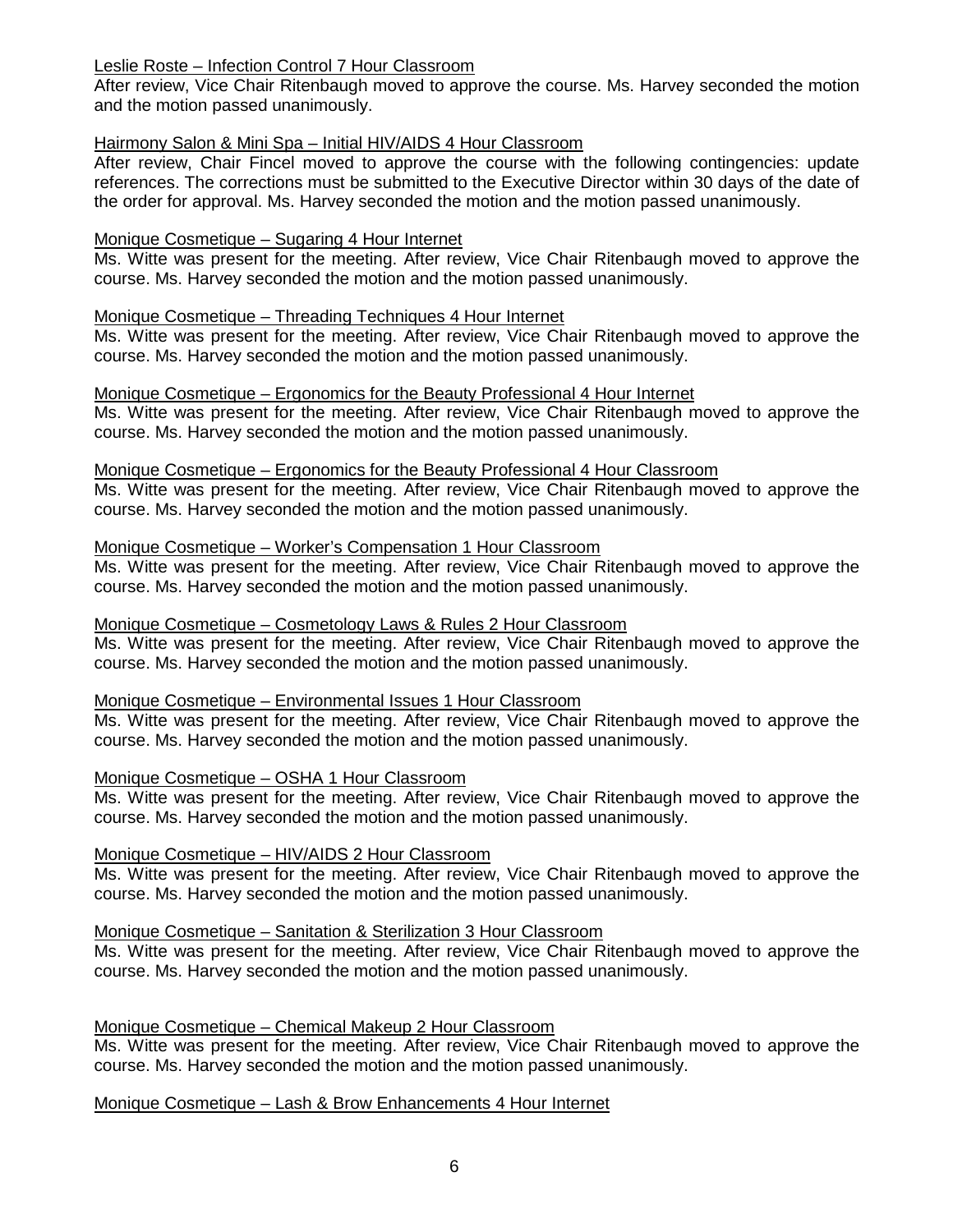Ms. Witte was present for the meeting. After review, Vice Chair Ritenbaugh moved to approve the course. Ms. Harvey seconded the motion and the motion passed unanimously.

# Monique Cosmetique – Designing the Perfect Brow 4 Hour Internet

Ms. Witte was present for the meeting. After review, Vice Chair Ritenbaugh moved to approve the course. Ms. Harvey seconded the motion and the motion passed unanimously.

## Monique Cosmetique – Basic Facial Refresher 4 Hour Internet

Ms. Witte was present for the meeting. After review, Vice Chair Ritenbaugh moved to approve the course. Ms. Harvey seconded the motion and the motion passed unanimously.

## Monique Cosmetique – Waxing Refresher 4 Hour Internet

Ms. Witte was present for the meeting. After review, Vice Chair Ritenbaugh moved to approve the course. Ms. Harvey seconded the motion and the motion passed unanimously.

# Monique Cosmetique – Basic Makeup Application 4 Hour Internet

Ms. Witte was present for the meeting. After review, Vice Chair Ritenbaugh moved to approve the course. Ms. Harvey seconded the motion and the motion passed unanimously.

## Monique Cosmetique – Brazilian Waxing Techniques 4 Hour Internet

Ms. Witte was present for the meeting. After review, Vice Chair Ritenbaugh moved to approve the course. Ms. Harvey seconded the motion and the motion passed unanimously.

# Bene's Career Academy – Salon Issues 16 Hour Classroom

After review, Vice Chair Ritenbaugh moved to approve the course with the following contingency: strike references to phenols. The corrections must be submitted to the Executive Director within 30 days of the date of the order for approval. Ms. Harvey seconded the motion and the motion passed unanimously.

## Florida Academy – Skin Care Apothecary 8 Hour Classroom

After review, Ms. Griffis moved to deny the course based on the course content being product driven. Vice Chair Ritenbaugh seconded the motion and the motion passed unanimously.

## Florida Academy – Skin Care Apothecary 12 Hour Classroom

After review, Ms. Griffis moved to deny the course based on the course content being product driven. Ms. Harvey seconded the motion and the motion passed unanimously.

# **OTHER BUSINESS**

## **Board Attorney Report**

Rule 61G5-20.008, Florida Administrative Code – Employment of Applicants for Licensure as a Cosmetologist Prior to Licensure; Employment of Applicants for Registration as a Specialist Prior to **Registration** 

The Board will further discuss the proposed draft language at the April 2016 Board meeting.

# **ADJOURNMENT**

There being no further business, the meeting was adjourned at approximately 12:15 p.m.

# **Tuesday, January 12, 2016**

The Board of Cosmetology meeting was called to order at approximately 9:00 a.m., by Chair Fincel.

**Board Members Present Board Members Absent** Ginny Fincel, Chair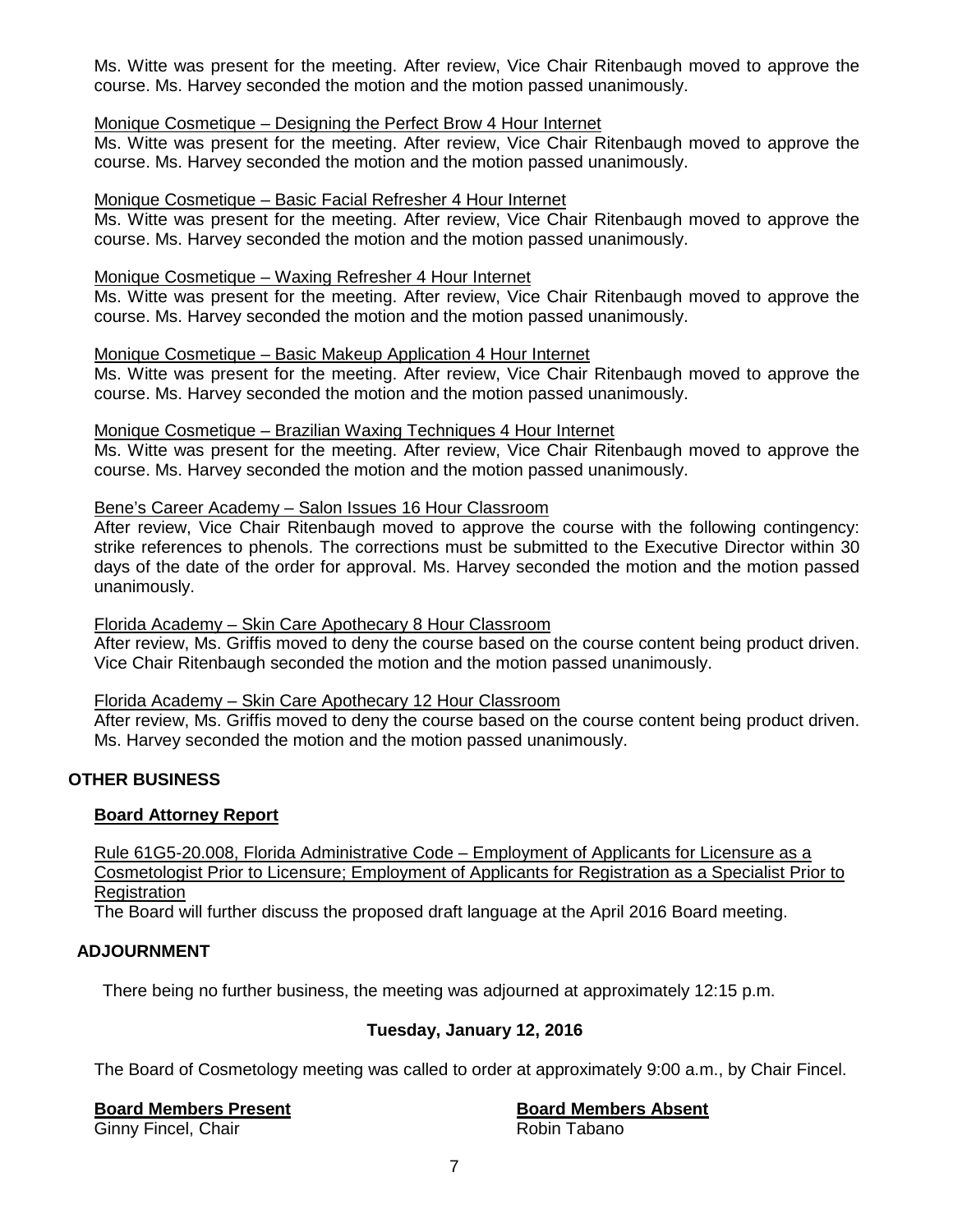Rhonda Griffis

# **Other Persons Present**

Robyn Barineau, Executive Director, Department of Business and Professional Regulation (DBPR) Doug Dolan, Assistant Attorney General, Office of the Attorney General Ramsey Revell, Assistant General Counsel, Office of the General Counsel, DBPR Julie Rowland, Government Analyst, DBPR Diana Garcia, Court Reporter Yahaira Pabon Zahira Rivero Jose Sanchez Vanessa Delgado

The meeting was opened with a roll call and a quorum was established. The Board excused the absence of Vice Chair Ritenbaugh from the meeting.

# **APPROVAL OF MINUTES**

The Board approved the minutes from the November 20, 2015, Board meeting.

# **APPLICATIONS**

## **Licensure Applications**

## **Informal Hearing**

## Yahaira Pabon / Puerto Rico

Ms. Pabon and Ms. Zahira Rivero were present for the meeting and were sworn in by Ms. Diana Garcia, Court Reporter. Ms. Robyn Barineau, Executive Director, informed the Board that the application was denied at the October 13, 2015, Board meeting, based on unverifiable information. After review, the Board tabled the application until the April 18-19, 2016, Board meeting to allow her to provide additional documentation.

## **Initial Review**

### Yolymar Reyes Incandela

Ms. Incandela was not present for the meeting. After review, Ms. Harvey moved to deny the application based on failure to disclose previous unsatisfied discipline on the application. Ms. Poppell seconded the motion and the motion passed unanimously.

## Khanthong Phommarinh

Ms. Phommarinh was not present for the meeting. After review, Ms. Poppell moved to deny the application based on the noted criminal history. Ms. Griffis seconded the motion and the motion passed unanimously.

## Chedline Lamour Moise

Ms. Moise was not present for the meeting. After review, Ms. Harvey moved to deny the application based on the noted criminal history. Ms. Griffis seconded the motion and the motion passed unanimously.

## Josue Sanchez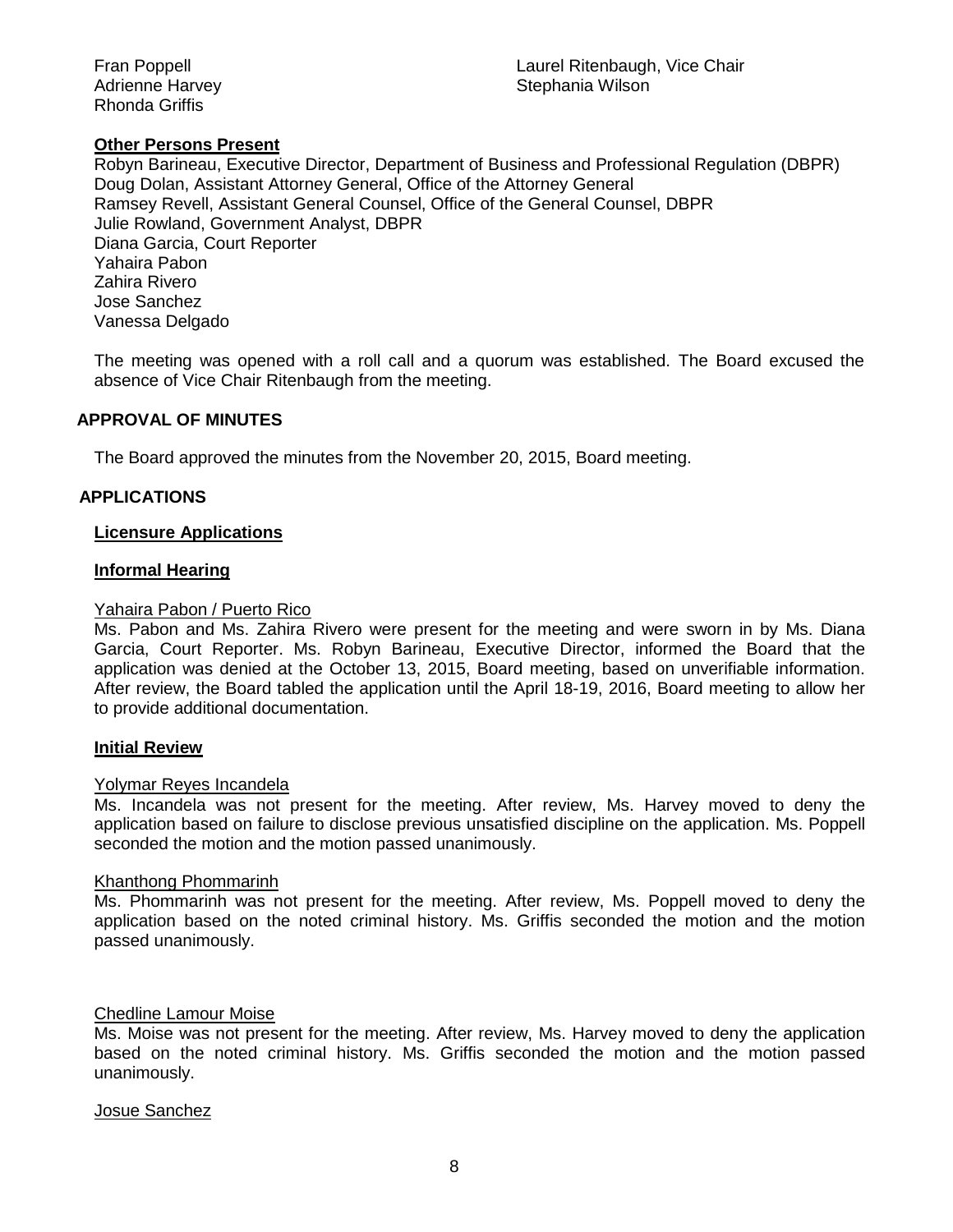Mr. Sanchez was present for the meeting and was sworn in by the Court Reporter. After review, Chair Fincel moved to approve the application. Ms. Harvey seconded the motion and the motion passed unanimously.

## Mai Diep / North Carolina

Mr. Diep was not present for the meeting. After review, Ms. Harvey moved to deny the application based on unverifiable documentation. Ms. Poppell seconded the motion and the motion passed unanimously.

## Phi Dang / Texas

Ms. Dang was not present for the meeting. After review, Ms. Harvey moved to deny the application based on unverifiable documentation. Ms. Griffis seconded the motion and the motion passed unanimously.

## Vanessa Delgado

Ms. Delgado was present for the meeting and was sworn in by the Court Reporter. After review, Ms. Harvey moved to approve the application. The Board also imposed probation on the license to run concurrent with her criminal probation. Ms. Poppell seconded the motion and the motion passed unanimously.

## Melissa Cruz

Ms. Cruz was not present for the meeting. After review, Ms. Harvey moved to deny the application based on the noted criminal history. Ms. Poppell seconded the motion and the motion passed unanimously.

## **OLD BUSINESS**

## Printing Photos on Licenses

Ms. Barineau informed the Board that the Department continues to research the process of having a picture printed on the license when issued and again at renewal. The Board will further discuss this process at their April 2016 meeting.

## **OTHER BUSINESS**

## **Executive Director Report**

## Financial Report for Period Ending September 2015

Ms. Barineau reported that the balance in the Board's operating account as of September 30, 2015, was over \$6.2 million, and the balance in their unlicensed activity account was over \$2.9 million for the same period.

### Legislative Updates

Ms. Barineau informed the Board of the language related to the Board of Cosmetology in SB 1050. The Board expressed concerns with the body wrapping and nail painting exemptions. She will relay their concerns to the Department.

## **Correspondence**

Complaints and Investigative Statistics – July 2015 – October 2015 Ms. Barineau informed the Board that the Complaints and Investigative Statistics Report was included in the agenda for informational purposes.

# Cosmetology Examination Summary – January 2015 – November 2015